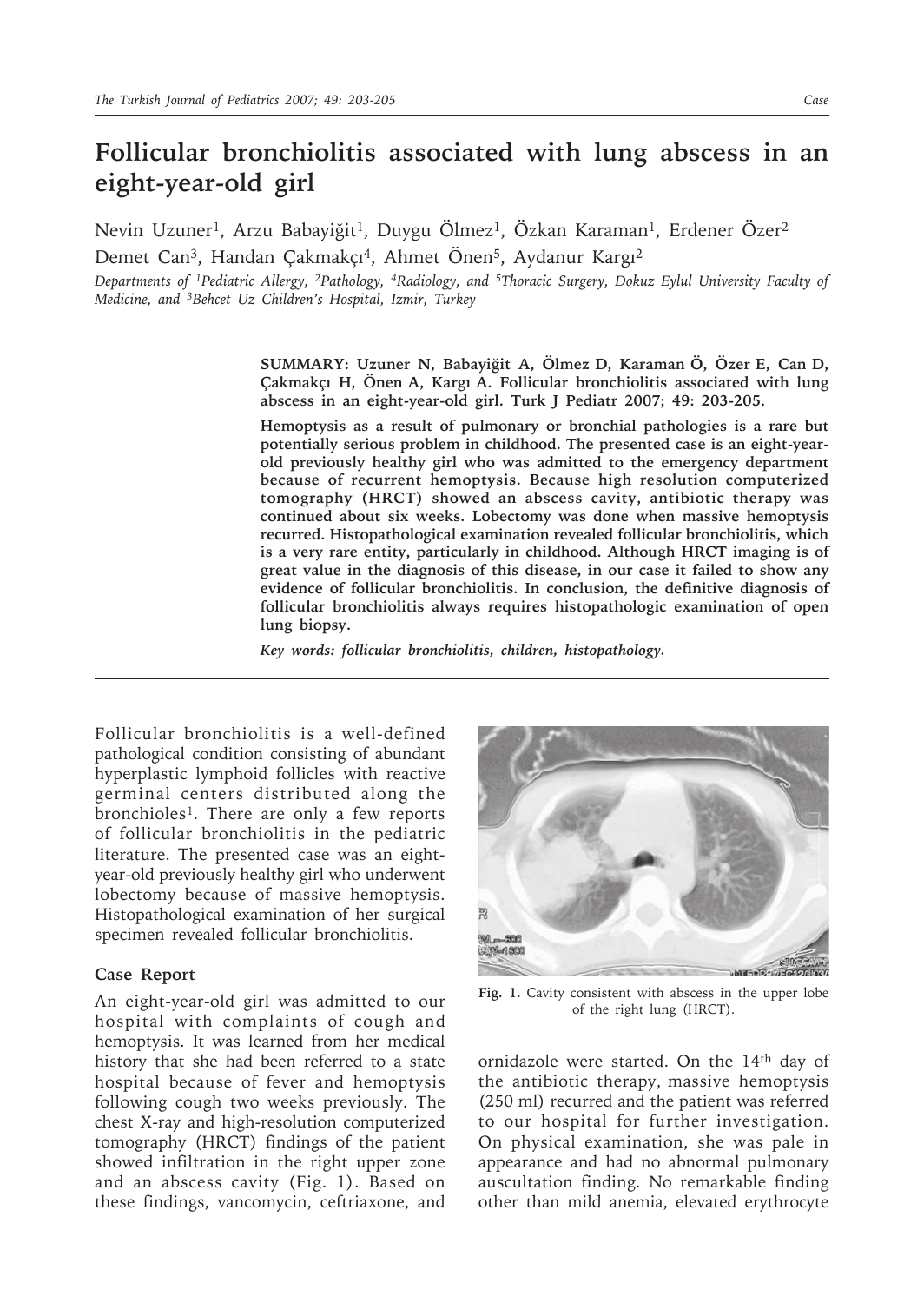sedimentation rate and C-reactive protein (CRP) levels were determined (Table I). On the HRCT examination, a cavity consistent with an abscess regressing with antibiotic therapy on the posterior segment of the upper lobe of the right lung was detected (Fig. 2). Vancomycin, ceftriaxone, and ornidazole were continued for six weeks.

204 *Uzuner N, et al The Turkish Journal of Pediatrics • April - June 2007*

The patient underwent emergent lobectomy of the upper right lobe due to massive hemorrhage (300 ml) following the completion of the antibiotic treatment. Gross examination of the surgical specimen revealed an abscess with a maximum diameter of 27 mm (Fig. 3). Histopathological examination of the surgical specimen revealed a resolving abscess formation

| Hematocrit (%)                                 | 30.8                    |
|------------------------------------------------|-------------------------|
| White blood cells count (per mm <sup>3</sup> ) | 6600                    |
| Platelets (per mm <sup>3</sup> )               | 151,000                 |
| Mean corpuscular volume (fl)                   | 75.8                    |
| Reticulocyte count (%)                         | 0.4                     |
| Prothrombin time (sec)                         | 12.9                    |
| Partial thromboplastin time (sec)              | 27.5                    |
| Erythrocyte sedimentation rate (mm/hr)         | 29                      |
| C-reactive protein (ng/ml)                     | 9.21                    |
| Immunoglobulins (mg/dl)                        | Ig $G=810$ , Ig $M=110$ |
|                                                | Ig $A=120$ , Ig $E=15$  |
| Sweat test                                     | $24 \text{ mEq/L}$      |
| Anti-HIV                                       | Negative                |
| Tuberculin skin test                           | $8x8$ mm                |
| Sputum culture                                 | Negative                |
| Sputum AFB                                     | Negative                |
| PCR for tuberculosis bacilli in the sputum     | Negative                |
| <b>BAL</b> fluid culture                       | Negative                |
| <b>BAL</b> fluid AFB                           | Negative                |
| BAL fluid PCR for tuberculosis                 | Negative                |
|                                                |                         |

**Table I.** Laboratory Investigations of the Patient

HIV: Human immunodeficiency virus. AFB: Acid-fast bacilli. PCR: Polymerase chain reaction. BAL: Bronchoalveolar lavage.



**Fig. 2.** Significant reduction in the size of the cavity compared with the first investigations (HRCT).



**Fig. 3.** Cutting surface of the upper right lobectomy specimen. Note the nodular area.